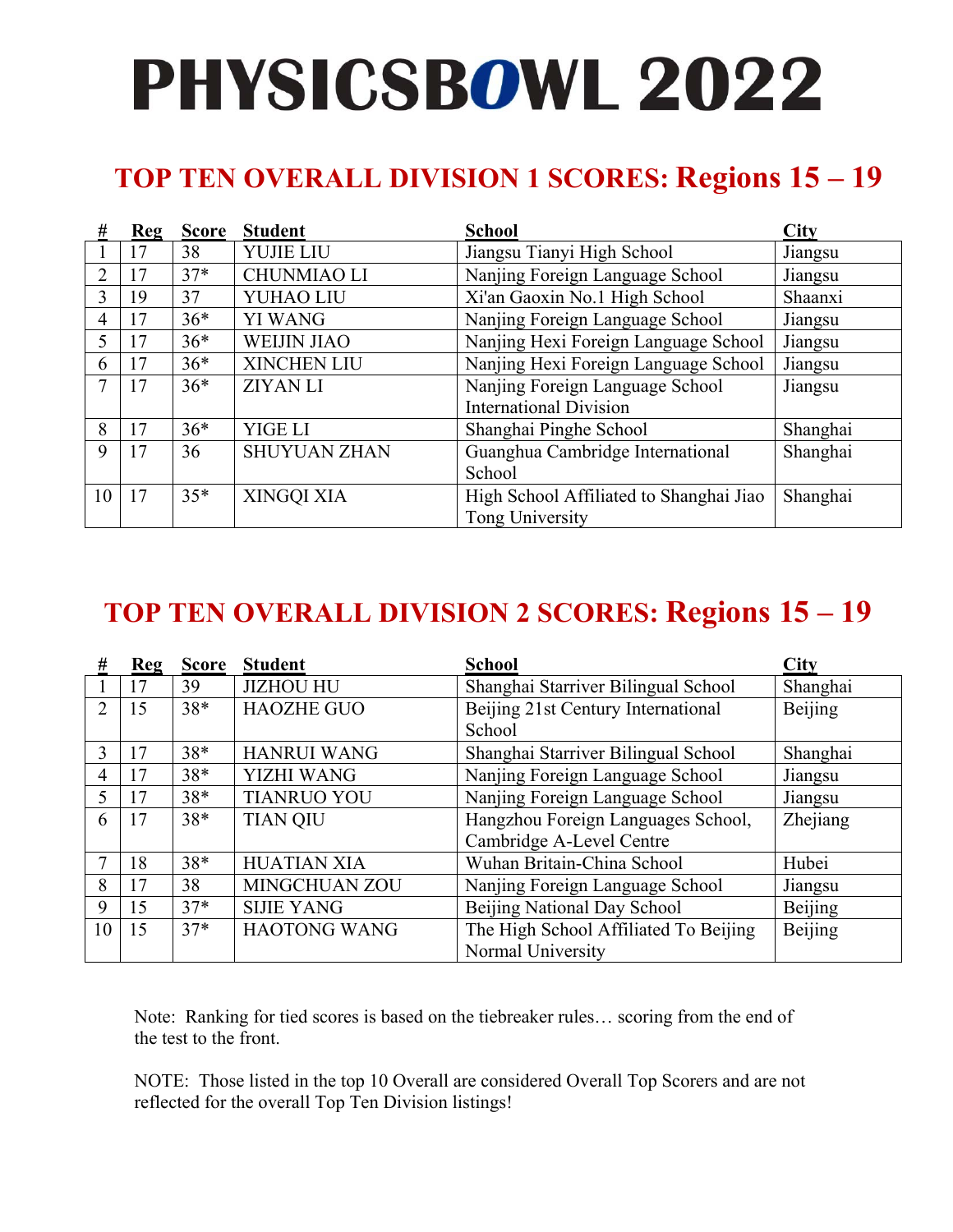## **TOP TEN OVERALL DIVISION 1 SCORES: Region 15**

| #              | Reg | <b>Score</b> | <b>Student</b>     | <b>School</b>                         | City    |
|----------------|-----|--------------|--------------------|---------------------------------------|---------|
|                | 15  | 35           | QIYAO SUN          | Beijing Huijia Private School         | Beijing |
| 2              | 15  | $33*$        | YUNLEI MA          | Beijing Huijia Private School         | Beijing |
| 3              | 15  | $33*$        | <b>QILE YONG</b>   | Beijing No.8 High School              | Beijing |
| $\overline{4}$ | 15  | 33           | XIAODONG ZHAO      | Canadian International School of      | Beijing |
|                |     |              |                    | Beijing                               |         |
|                | 15  | $31*$        | <b>ZHE RUI WEI</b> | Western Academy of Beijing            | Beijing |
| 6              | 15  | $31*$        | <b>ZHIFEI LI</b>   | The Experimental High School          | Beijing |
|                |     |              |                    | Attached to Beijing Normal University |         |
|                | 15  | $31*$        | <b>HANDI YANG</b>  | Shanxi Plinth International School    | Shanxi  |
| 8              | 15  | $31*$        | <b>BOYU ZOU</b>    | Beijing 101 Middle School             | Beijing |
| 9              | 15  | 31           | YIYANG XIAO        | Beijing No.8 High School              | Beijing |
| 10             | 15  | $30*$        | YISHENGNAN HU      | The High School Affiliated to Renmin  | Beijing |
|                |     |              |                    | University of China                   |         |

## **TOP TEN OVERALL DIVISION 2 SCORES: Region 15**

| #  | Reg | <b>Score</b> | <b>Student</b>     | <b>School</b>                         | <b>City</b>  |
|----|-----|--------------|--------------------|---------------------------------------|--------------|
|    | 15  | $37*$        | <b>ZHIJIAN XU</b>  | Changchun American International      | Jilin        |
|    |     |              |                    | School                                |              |
| 2  | 15  | $37*$        | YAWEN XIAO         | Hongwen School Qingdao Campus         | Shandong     |
| 3  | 15  | $37*$        | YUXUAN XIN         | Beijing National Day School           | Beijing      |
| 4  | 15  | $37*$        | <b>ZIHAN DAI</b>   | No.1 Middle School of Qiqihar         | Heilongjiang |
| 5  | 15  | $37*$        | <b>CIHAN REN</b>   | The Experimental High School          | Beijing      |
|    |     |              |                    | Attached to Beijing Normal University |              |
| 6  | 15  | $37*$        | <b>XICHUN YUAN</b> | Jinan Foreign Language School         | Shandong     |
| 7  | 15  | $37*$        | YUETONG ZHANG      | Beijing Jingshan School Caofeidian    | Hebei        |
|    |     |              |                    | <b>Branch</b>                         |              |
| 8  | 15  | $37*$        | <b>QUANLIN FU</b>  | Jinan Foreign Language School         | Shandong     |
| 9  | 15  | $37*$        | <b>RUICHEN HAN</b> | Jinan Foreign Language School         | Shandong     |
| 10 | 15  | $37*$        | <b>SHI TAN</b>     | Beijing No.80 High School             | Beijing      |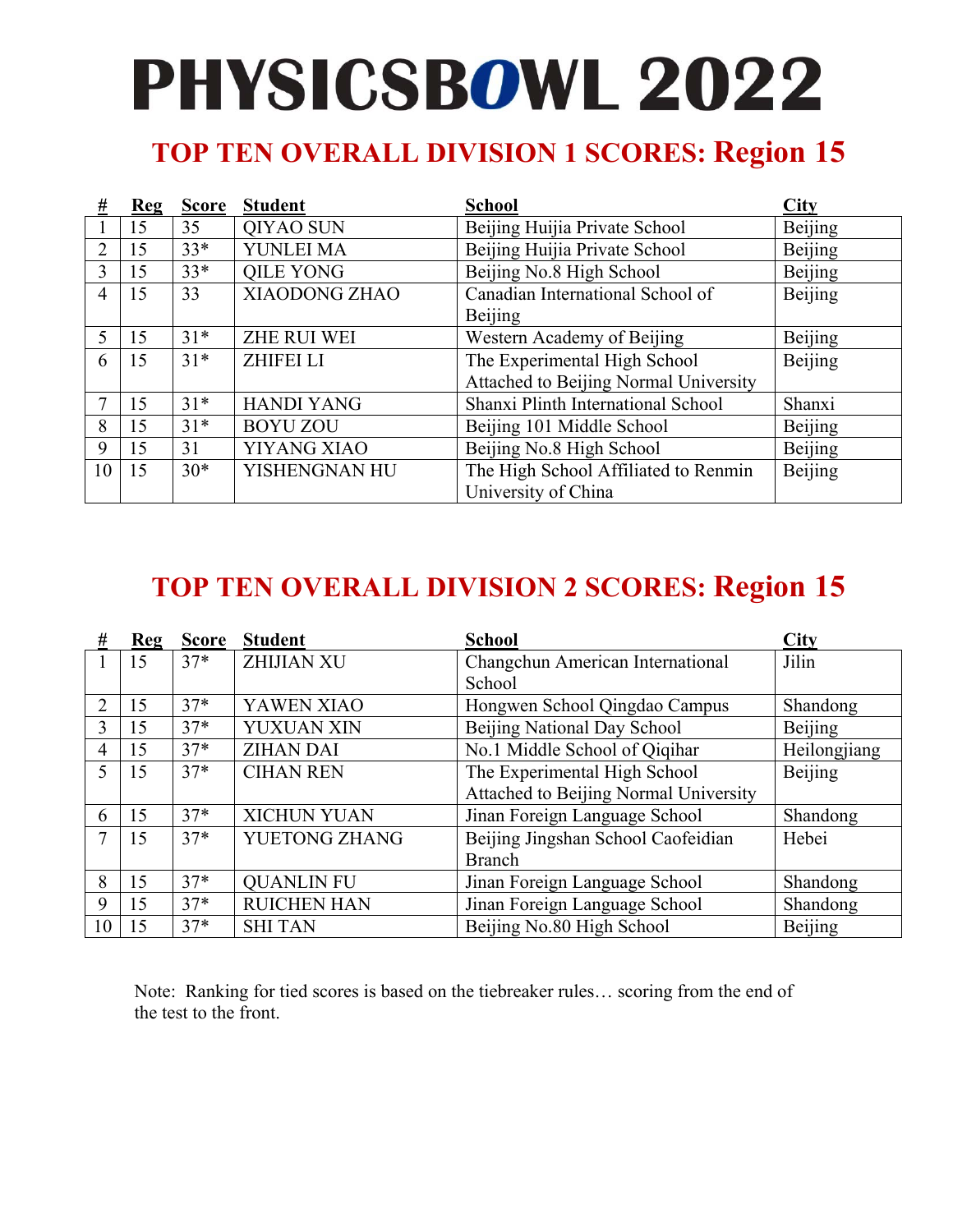## **TOP TEN OVERALL DIVISION 1 SCORES: Region 16**

| #             | Reg | <b>Score</b> | <b>Student</b>       | <b>School</b>                                                   | City      |
|---------------|-----|--------------|----------------------|-----------------------------------------------------------------|-----------|
|               | 16  | $35*$        | <b>YUTANG SONG</b>   | International Department, The<br>Affiliated High School of SCNU | Guangdong |
| $\mathcal{L}$ | 16  | 35           | <b>ZHENGZE LI</b>    | Guangdong Experimental Yuexiu<br>School                         | Guangdong |
| 3             | 16  | $34*$        | YIFEI CHEN           | The Affiliated High School of SCNU                              | Guangdong |
| 4             | 16  | 34           | <b>RUNZE BAO</b>     | Shenzhen Foreign Languages School                               | Guangdong |
| 5             | 16  | $33*$        | <b>TIANRUI YU</b>    | Shenzhen Foreign Languages School                               | Guangdong |
| 6             | 16  | $33*$        | <b>TIANGE XU</b>     | Hwa Chong International School                                  | Hong Kong |
|               | 16  | 33           | <b>ZHIJIAN ZHANG</b> | Shenzhen Foreign Languages School                               | Guangdong |
| 8             | 16  | $32*$        | <b>XIANGYU ZHANG</b> | Shenzhen Foreign Languages School                               | Guangdong |
| 9             | 16  | $32*$        | <b>NUO TANG</b>      | Shenzhen College of International                               | Guangdong |
|               |     |              |                      | Education                                                       |           |
| 10            | 16  | $32*$        | MINGYAO LIU          | Shenzhen College of International                               | Guangdong |
|               |     |              |                      | Education                                                       |           |

## **TOP TEN OVERALL DIVISION 2 SCORES: Region 16**

| #              | $Re$ g | <b>Score</b> | <b>Student</b>       | <b>School</b>                            | City      |
|----------------|--------|--------------|----------------------|------------------------------------------|-----------|
|                | 16     | $37*$        | YUXIANG BAI          | International Department, The Affiliated | Guangdong |
|                |        |              |                      | High School of SCNU                      |           |
| $\overline{2}$ | 16     | $37*$        | <b>SHUOZHEN CHEN</b> | Shenzhen Luoling Foreign Language        | Guangdong |
|                |        |              |                      | <b>Experimental School</b>               |           |
| 3              | 16     | $37*$        | XIAOYAO ZENG         | Shenzhen Foreign Languages Primary       | Guangdong |
|                |        |              |                      | School                                   |           |
| 4              | 16     | $37*$        | <b>CYRUS LIN</b>     | Fuzhou No.1 High School                  | Fujian    |
| 5              | 16     | $37*$        | <b>SHIQI CHEN</b>    | The Wardlaw-Hartridge School             | Hong Kong |
| 6              | 16     | $37*$        | <b>YU LIN ZHANG</b>  | <b>BASIS INTERNATIONAL SCHOOL</b>        | Guangdong |
|                |        |              |                      | <b>GUANGZHOU</b>                         |           |
|                | 16     | $37*$        | YUCHENG NI           | Rosedale Academy                         | Hong Kong |
| 8              | 16     | 37           | <b>ZIYAO ZENG</b>    | International Department, The Affiliated | Guangdong |
|                |        |              |                      | High School of SCNU                      |           |
| 9              | 16     | $36*$        | YIBAO ZHANG          | International Department, The Affiliated | Guangdong |
|                |        |              |                      | High School of SCNU                      |           |
| 10             | 16     | $36*$        | <b>JINGYAO ZHANG</b> | Crean Lutheran High School               | Hong Kong |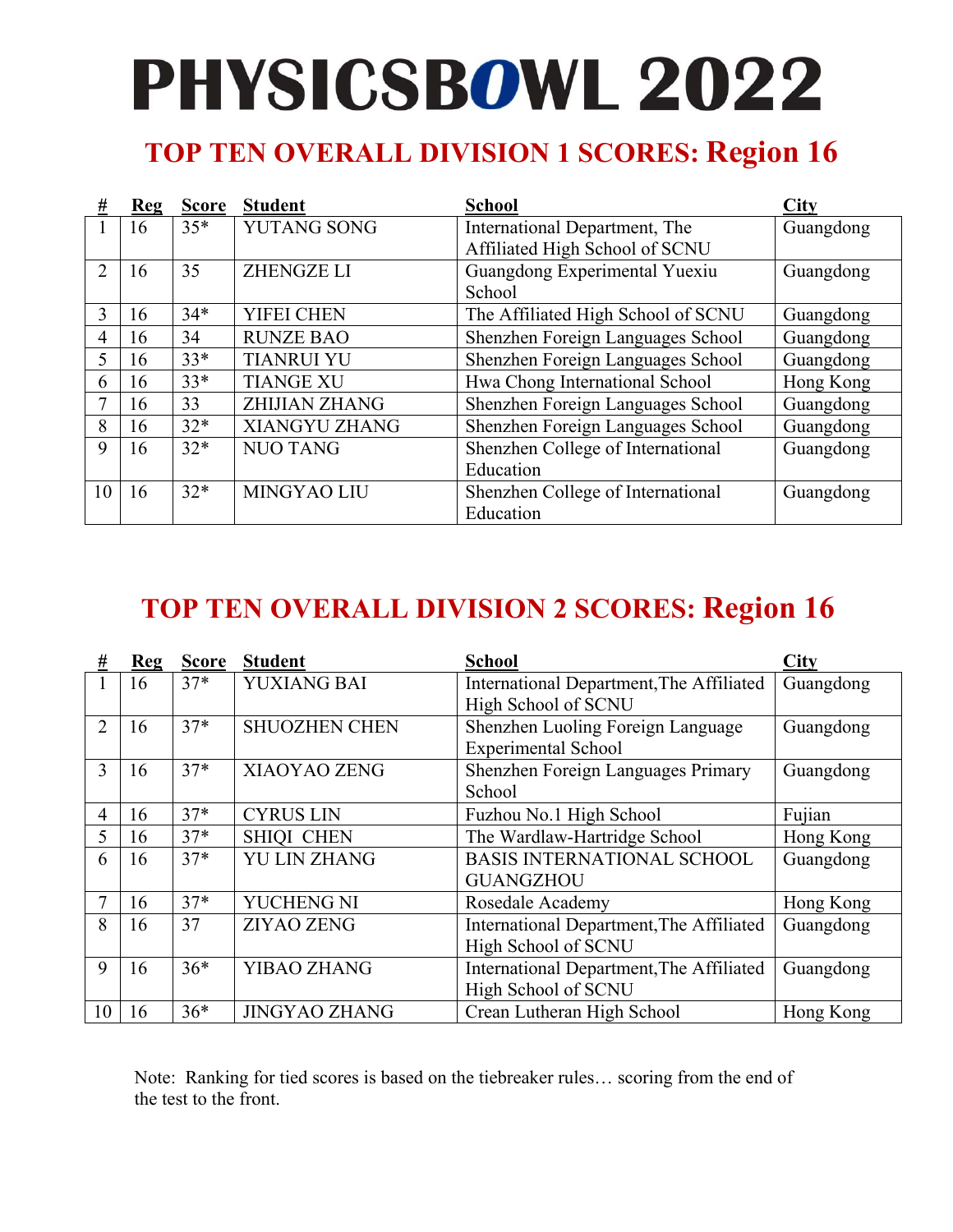## **TOP TEN OVERALL DIVISION 1 SCORES: Region 17**

| #  | Reg | <b>Score</b> | <b>Student</b>       | <b>School</b>                       | City     |
|----|-----|--------------|----------------------|-------------------------------------|----------|
|    | 17  | $35*$        | <b>RUNJIE CHEN</b>   | Shanghai Starriver Bilingual School | Shanghai |
| 2  | 17  | $35*$        | <b>HANYUAN ZHOU</b>  | Ulink College of Shanghai           | Shanghai |
| 3  | 17  | $35*$        | <b>ZEYUAN CHEN</b>   | No.2 High School of East China      | Shanghai |
|    |     |              |                      | Normal University                   |          |
| 4  | 17  | $35*$        | QI SUN               | Kunshan High School of Jiangsu      | Jiangsu  |
|    |     |              |                      | Province                            |          |
| 5  | 17  | $35*$        | <b>SHENGKAI ZHOU</b> | Wenzhou Semir United International  | Zhejiang |
|    |     |              |                      | School                              |          |
| 6  | 17  | $35*$        | <b>ZIXUAN LIU</b>    | Nanjing Foreign Language School     | Jiangsu  |
|    |     |              |                      | <b>International Division</b>       |          |
|    | 17  | $35*$        | <b>JINGYUE DENG</b>  | Nanjing Foreign Language School     | Jiangsu  |
| 8  | 17  | $35*$        | <b>ZHIXUAN ZHOU</b>  | Ulink College of Shanghai           | Shanghai |
| 9  | 17  | 35           | <b>YUANZE GAO</b>    | XUZHOU No.1 Middle School           | Jiangsu  |
| 10 | 7   | $34*$        | <b>MINGJUN GAO</b>   | Shanghai Starriver Bilingual School | Shanghai |

## **TOP TEN OVERALL DIVISION 2 SCORES: Region 17**

| #              | $Re$ g | <b>Score</b> | <b>Student</b>        | <b>School</b>                     | City     |
|----------------|--------|--------------|-----------------------|-----------------------------------|----------|
|                | 17     | $37*$        | <b>JINGPING PEI</b>   | Nanjing Foreign Language School   | Jiangsu  |
| $\overline{2}$ | 17     | $37*$        | <b>MINGDE YANG</b>    | <b>WLSA SHANGHAI ACADEMY</b>      | Shanghai |
| 3              | 17     | $37*$        | <b>ZHENGSHUAI REN</b> | SHANGHAI GUANGHUA QIDI            | Shanghai |
|                |        |              |                       | <b>COLLEGE</b>                    |          |
| 4              | 17     | $37*$        | YUANKANG LI           | No.2 High School of East China    | Shanghai |
|                |        |              |                       | Normal University                 |          |
| 5              | 17     | $37*$        | <b>LIYUAN ZHU</b>     | Shanghai Foreign Language School  | Shanghai |
|                |        |              |                       | Affiliated to SISU                |          |
| 6              | 17     | $37*$        | YIHAO WANG            | Shanghai Qibao Dwight High School | Shanghai |
|                | 17     | $37*$        | <b>BOTAO XU</b>       | Hangzhou Shanghai World Foreign   | Zhejiang |
|                |        |              |                       | Language Middle School            |          |
| 8              | 17     | $37*$        | <b>JINXI YU</b>       | Nanjing Jinling High School       | Jiangsu  |
|                |        |              |                       | <b>International Department</b>   |          |
| 9              | 17     | $37*$        | <b>SHANGYI ZHOU</b>   | Nanjing Foreign Language School   | Jiangsu  |
| 10             | 17     | $37*$        | <b>SHENGGANG DING</b> | Nanjing Foreign Language School   | Jiangsu  |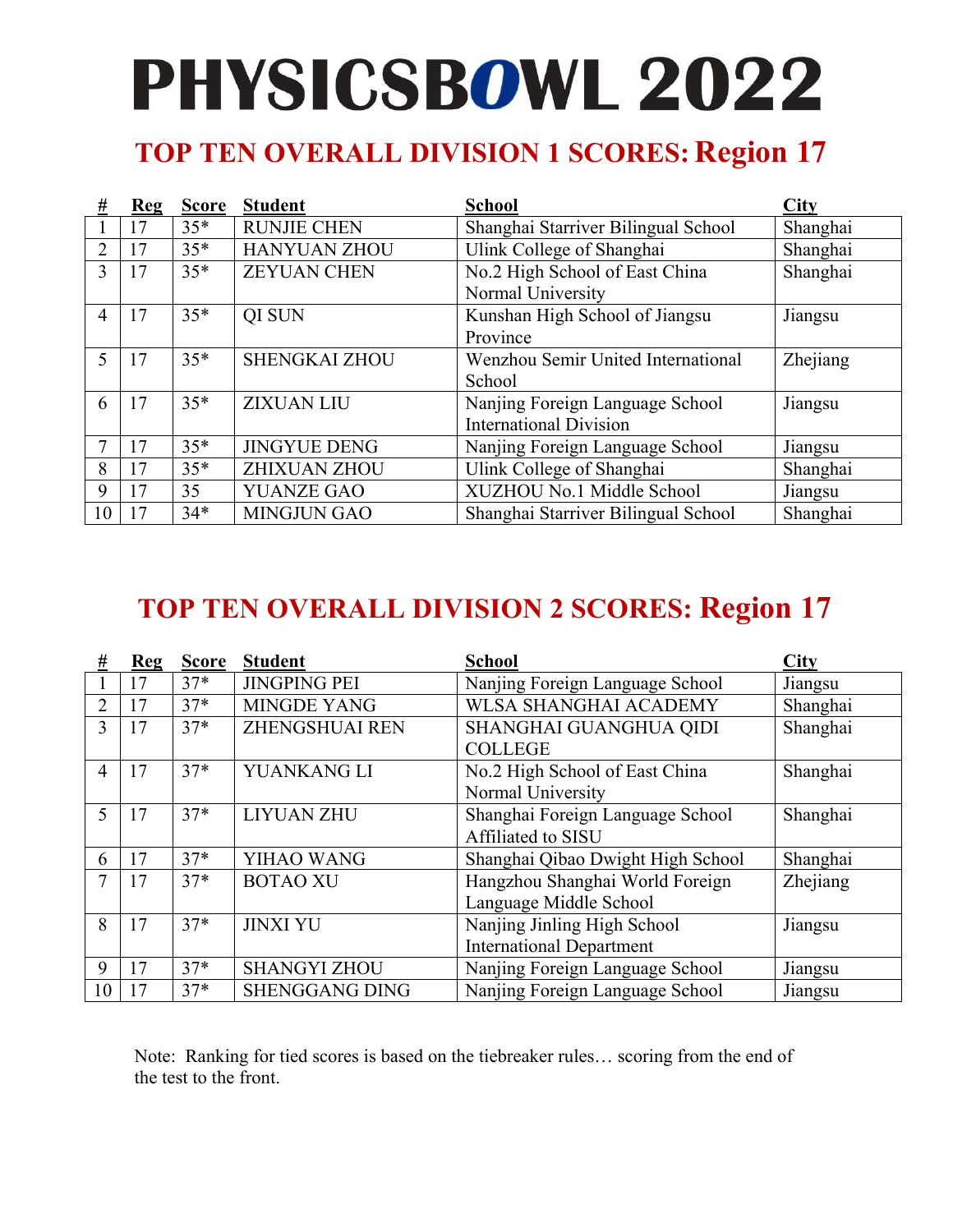## **TOP TEN OVERALL DIVISION 1 SCORES: Region 18**

| #              | <b>Reg</b> | <b>Score</b> | <b>Student</b>      | <b>School</b>                     | City  |
|----------------|------------|--------------|---------------------|-----------------------------------|-------|
|                | 18         | 35           | YUEQI LIU           | Wuhan Britain-China School        | Hubei |
| $\mathcal{L}$  | 18         | $34*$        | <b>ZIHUI LEI</b>    | Wuhan Britain-China School        | Hubei |
| 3              | 18         | 34           | <b>ZONGLIN LI</b>   | Hefei No.6 High School            | Anhui |
| $\overline{4}$ | 18         | 31           | <b>KEZHEN QIAO</b>  | Zhengzhou Foreign Language School | Henan |
|                | 18         | $30*$        | <b>YIBEI PENG</b>   | Wuhan Britain-China School        | Hubei |
| 6              | 18         | 30           | <b>YU BAI</b>       | Wuhan Britain-China School        | Hubei |
|                | 18         | $29*$        | <b>JINRONG LI</b>   | Hefei Thomas School               | Anhui |
| 8              | 18         | $29*$        | <b>KEXUAN LI</b>    | Zhengzhou No.11 High School       | Henan |
| 9              | 18         | 29           | <b>JIAHAO YANG</b>  | Wuhan Britain-China School        | Hubei |
| 10             | 18         | $28*$        | <b>JIARUI ZHANG</b> | Zhengzhou Foreign Language School | Henan |

### **TOP TEN OVERALL DIVISION 2 SCORES: Region 18**

| #              | Reg | <b>Score</b> | <b>Student</b>       | <b>School</b>                      | <b>City</b> |
|----------------|-----|--------------|----------------------|------------------------------------|-------------|
|                | 18  | $36*$        | <b>ZIMU WANG</b>     | Zhengzhou Foreign Language School  | Henan       |
| 2              | 18  | 36           | <b>LONGXIN PENG</b>  | Changjun High School International | Hunan       |
|                |     |              |                      | Department                         |             |
| 3              | 18  | $35*$        | <b>YUAN XIE</b>      | Wuhan Britain-China School         | Hubei       |
| $\overline{4}$ | 18  | 35           | <b>TIANQIAO YANG</b> | Henan Experimental High School     | Henan       |
| 5              | 18  | $34*$        | <b>ZIYI ZUO</b>      | Wuhan Britain-China School         | Hubei       |
| 6              | 18  | 34           | YIJUN YU             | Wuhan Britain-China School         | Hubei       |
|                | 18  | 33           | QIDONG WANG          | YALI YANGHU MIDDLE SCHOOL          | Hunan       |
| 8              | 18  | $32*$        | <b>ZHENRU YE</b>     | Wuhan No.4 Middle School           | Hubei       |
| 9              | 18  | $32*$        | <b>ZITONG FU</b>     | Wuhan Britain-China School         | Hubei       |
| 10             | 18  | $32*$        | <b>KAI CUI</b>       | Glocal Elite International School  | Henan       |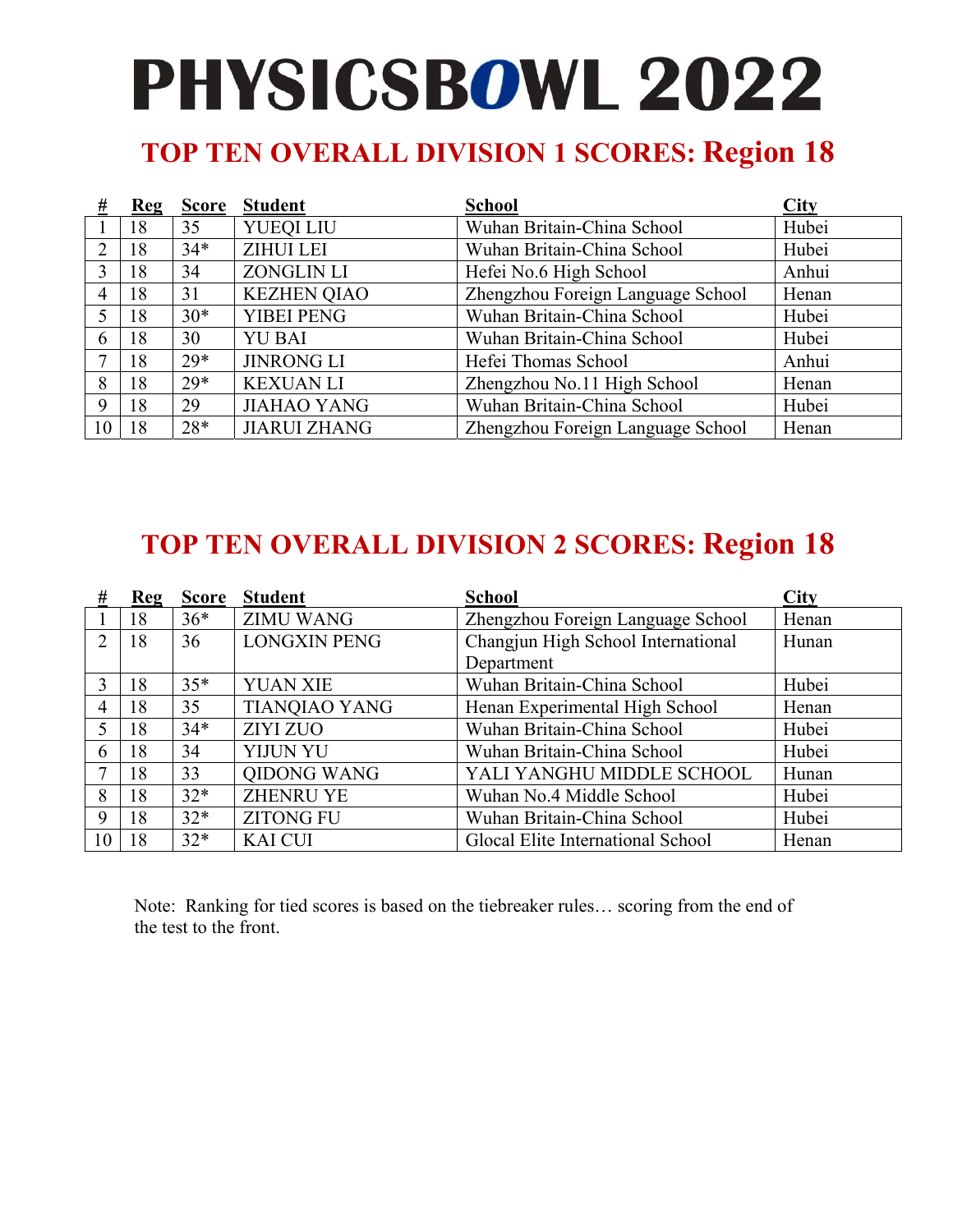## **TOP TEN OVERALL DIVISION 1 SCORES: Region 19**

| #              | Re | <b>Score</b> | <b>Student</b>      | <b>School</b>                     | City      |
|----------------|----|--------------|---------------------|-----------------------------------|-----------|
|                | 19 | 34           | <b>YIMING LIU</b>   | HongFan Middle School Attached to | Chongqing |
|                |    |              |                     | Chongqing No.8 Secondary School   |           |
| $\overline{2}$ | 19 | 32           | YUCHENG ZHANG       | Xi'an Gaoxin No.1 High School     | Shaanxi   |
| 3              | 19 | $31*$        | <b>ZHIYANG XUE</b>  | Xi'an Gaoxin No.1 High School     | Shaanxi   |
| 4              | 19 | 31           | <b>TIANYI YANG</b>  | Xi'an Gaoxin No.1 High School     | Shaanxi   |
| 5              | 19 | $30*$        | <b>JUNHONG ZHOU</b> | HongFan Middle School Attached to | Chongqing |
|                |    |              |                     | Chongqing No.8 Secondary School   |           |
| 6              | 19 | 30           | MINGXUAN SHI        | Chongqing Depu Foreign Language   | Chongqing |
|                |    |              |                     | School                            |           |
|                | 19 | $29*$        | <b>JIACHANG LIU</b> | HongFan Middle School Attached to | Chongqing |
|                |    |              |                     | Chongqing No.8 Secondary School   |           |
| 8              | 19 | $29*$        | <b>YINAN TIAN</b>   | Chongqing Nankai Secondary School | Chongqing |
| 9              | 19 | $29*$        | <b>SONGTONG XIE</b> | HongFan Middle School Attached to | Chongqing |
|                |    |              |                     | Chongqing No.8 Secondary School   |           |
| 10             | 19 | $29*$        | <b>ZIFU ZHOU</b>    | HongFan Middle School Attached to | Chongqing |
|                |    |              |                     | Chongqing No.8 Secondary School   |           |

## **TOP TEN OVERALL DIVISION 2 SCORES: Region 19**

| #  | Reg | <b>Score</b> | <b>Student</b>       | <b>School</b>                    | <b>City</b> |
|----|-----|--------------|----------------------|----------------------------------|-------------|
|    | 19  | $37*$        | QIANDAO LIU          | Xi'an Tieyi High School          | Shaanxi     |
| ↑  | 19  | $37*$        | <b>HUA YUAN</b>      | Chongqing BI Academy             | Chongqing   |
| 3  | 19  | $37*$        | <b>JINWEI ZOU</b>    | Chengdu Foreign Languages School | Sichuan     |
| 4  | 19  | 37           | <b>ZIHAN LIU</b>     | Chengdu Foreign Languages School | Sichuan     |
|    | 19  | $35*$        | <b>ZERUI WANG</b>    | Xi'an Tieyi High School          | Shaanxi     |
| 6  | 19  | $35*$        | <b>ZHEN LIU</b>      | Chongqing Depu Foreign Language  | Chongqing   |
|    |     |              |                      | School                           |             |
|    | 19  | $35*$        | <b>TINGYUE HUANG</b> | Chongqing No.8 Secondary School  | Chongqing   |
| 8  | 19  | $35*$        | <b>YIHAN LUO</b>     | Chongqing No.8 Secondary School  | Chongqing   |
| 9  | 19  | 35           | <b>KEWEI ZHANG</b>   | Xi'an Tieyi High School          | Shaanxi     |
| 10 | 19  | $34*$        | <b>JIAQI FENG</b>    | Chongqing No.8 Secondary School  | Chongqing   |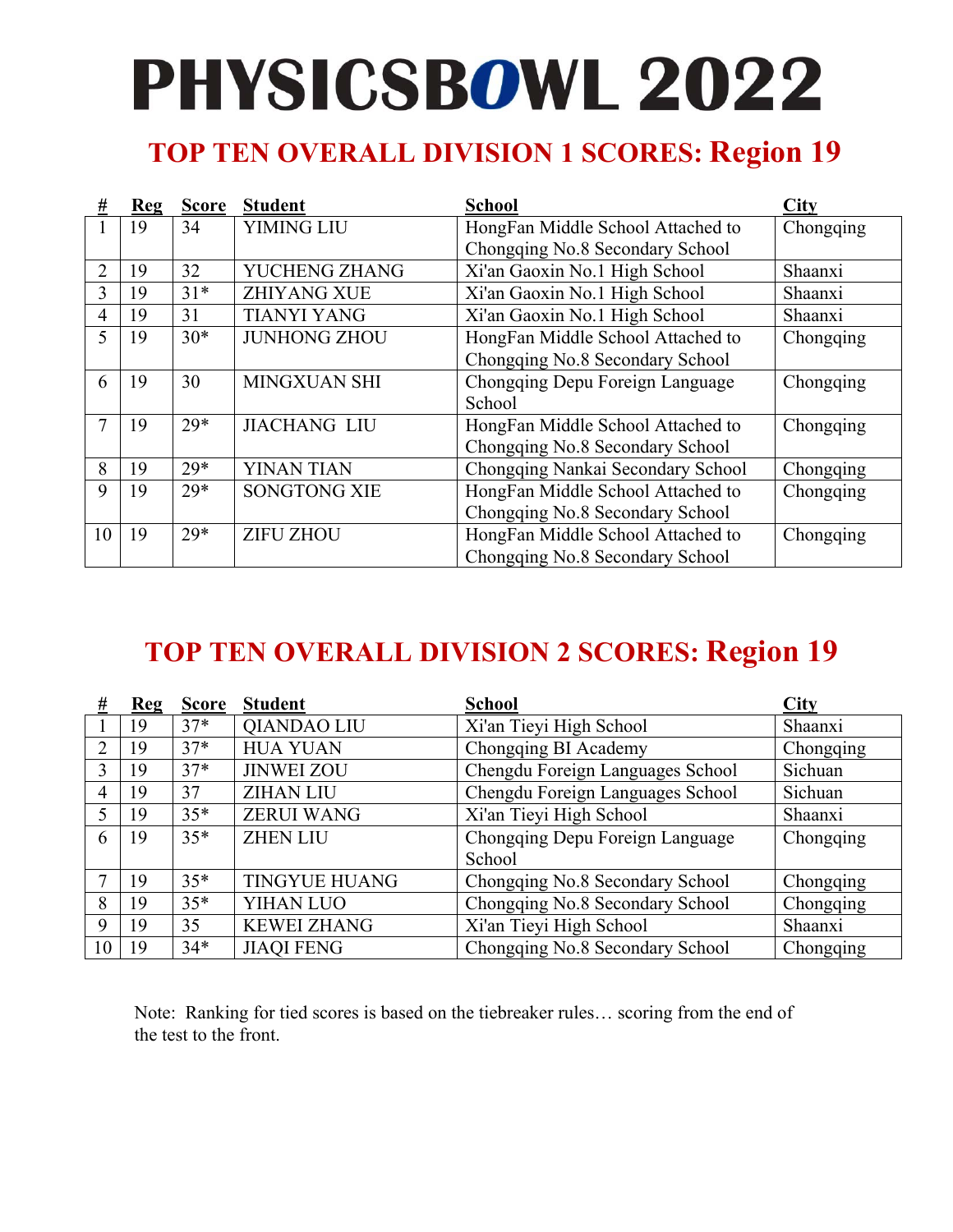#### **TOP TEN OVERALL DIVISION 1 TEAM SCORES: Regions 15 – 19**

| #              | <b>Reg</b> | <b>Score</b> | <b>School</b>                                                   | $\mathbf{City}$ |
|----------------|------------|--------------|-----------------------------------------------------------------|-----------------|
|                | 17         | 173          | Nanjing Foreign Language School                                 | Jiangsu         |
| $\overline{2}$ | 17         | 168          | Nanjing Foreign Language School International<br>Division       | Jiangsu         |
| 3              | 17         | 166          | Shanghai Starriver Bilingual School                             | Shanghai        |
| 4              | 17         | $163*$       | Ulink College of Shanghai                                       | Shanghai        |
| 5              | 16         | 163          | Shenzhen Foreign Languages School                               | Guangdong       |
| 6              | 19         | 160          | Xi'an Gaoxin No.1 High School                                   | Shaanxi         |
| 7              | 18         | 158          | Wuhan Britain-China School                                      | Hubei           |
| 8              | 17         | 154          | Shanghai World Foreign Language Academy                         | Shanghai        |
| 9              | 16         | 152          | Shenzhen College of International Education                     | Guangdong       |
| 10             | 16         | 151          | International Department, The Affiliated High School<br>of SCNU | Guangdong       |

### **TOP TEN OVERALL DIVISION 2 TEAM SCORES: Regions 15 – 19**

| #              | Reg | <b>Score</b> | <b>School</b>                                                   | City      |
|----------------|-----|--------------|-----------------------------------------------------------------|-----------|
|                | 17  | 188          | Nanjing Foreign Language School                                 | Jiangsu   |
| $\mathfrak{D}$ | 16  | 179          | International Department, The Affiliated High School<br>of SCNU | Guangdong |
| 3              | 16  | 175          | Shenzhen College of International Education                     | Guangdong |
| 4              | 17  | 174          | Shanghai Pinghe School                                          | Shanghai  |
| 5              | 18  | $173*$       | Wuhan Britain-China School                                      | Hubei     |
| 6              | 15  | 173          | Jinan Foreign Language School                                   | Shandong  |
| 7              | 19  | $172*$       | Chengdu Foreign Languages School                                | Sichuan   |
| 8              | 16  | $172*$       | Shenzhen Foreign Languages School                               | Guangdong |
| 9              | 17  | 172          | Shanghai International High School of BANZ                      | Shanghai  |
| 10             | 17  | 171          | Shanghai Starriver Bilingual School                             | Shanghai  |

Note: The team tie-break (\*) is that the tie goes to the school with the highest scoring student.

Note: These schools are recognized as "overall" top scorers for each Division and are removed from that Division's regional pool.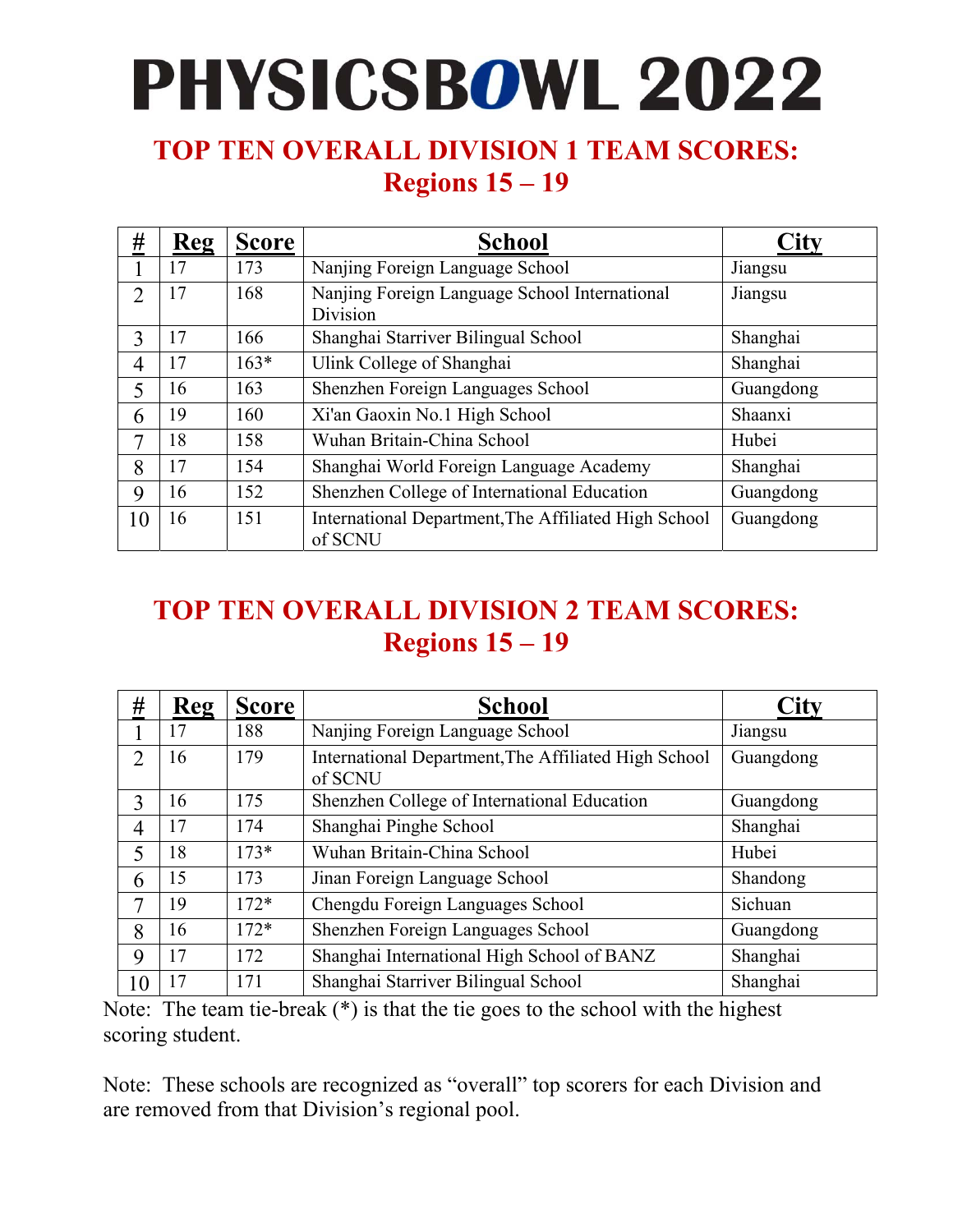### **TOP TEN DIVISION 1 TEAM SCORES: REGION 15**

| #  | <b>Score</b> | <b>School</b>                                            |                |
|----|--------------|----------------------------------------------------------|----------------|
|    | 138          | The Experimental High School Attached to Beijing Normal  | Beijing        |
|    |              | University                                               |                |
| 2  | 134          | Beijing No.8 High School                                 | Beijing        |
| 3  | 128          | BEIJING XIN FUXUE INTERNATIONAL ACADEMY                  | <b>Beijing</b> |
| 4  | 125          | Beijing No.80 High School                                | Beijing        |
| 5  | $124*$       | Shanxi Plinth International School                       | Shanxi         |
| 6  | 124          | The High School Affiliated to Renmin University of China | Beijing        |
| 7  | 122          | Beijing National Day School                              | Beijing        |
| 8  | $120*$       | Beijing 101 Middle School                                | Beijing        |
| 9  | 120          | Jinan Foreign Language School                            | Shandong       |
| 10 | 118          | Shandong Experimental High School                        | Shandong       |

| #  | <b>Score</b> | <b>School</b>                                            | City     |
|----|--------------|----------------------------------------------------------|----------|
|    | 167          | The Experimental High School Attached to Beijing Normal  | Beijing  |
|    |              | University                                               |          |
| 2  | $165*$       | Beijing National Day School                              | Beijing  |
| 3  | 165          | Ealing International School, Dalian                      | Liaoning |
| 4  | 163          | Camford Royal School                                     | Beijing  |
| 5  | 148          | Beijing Aidi School                                      | Beijing  |
| 6  | 145          | Beijing No.4 High School International Campus            | Beijing  |
| 7  | 143          | Shandong Experimental High School                        | Shandong |
| 8  | $140*$       | The High School Affiliated to Renmin University of China | Beijing  |
| 9  | 140          | High School Attached to Northeast Normal University      | Jilin    |
| 10 | 139          | Northeast Yucai Foreign Language School                  | Liaoning |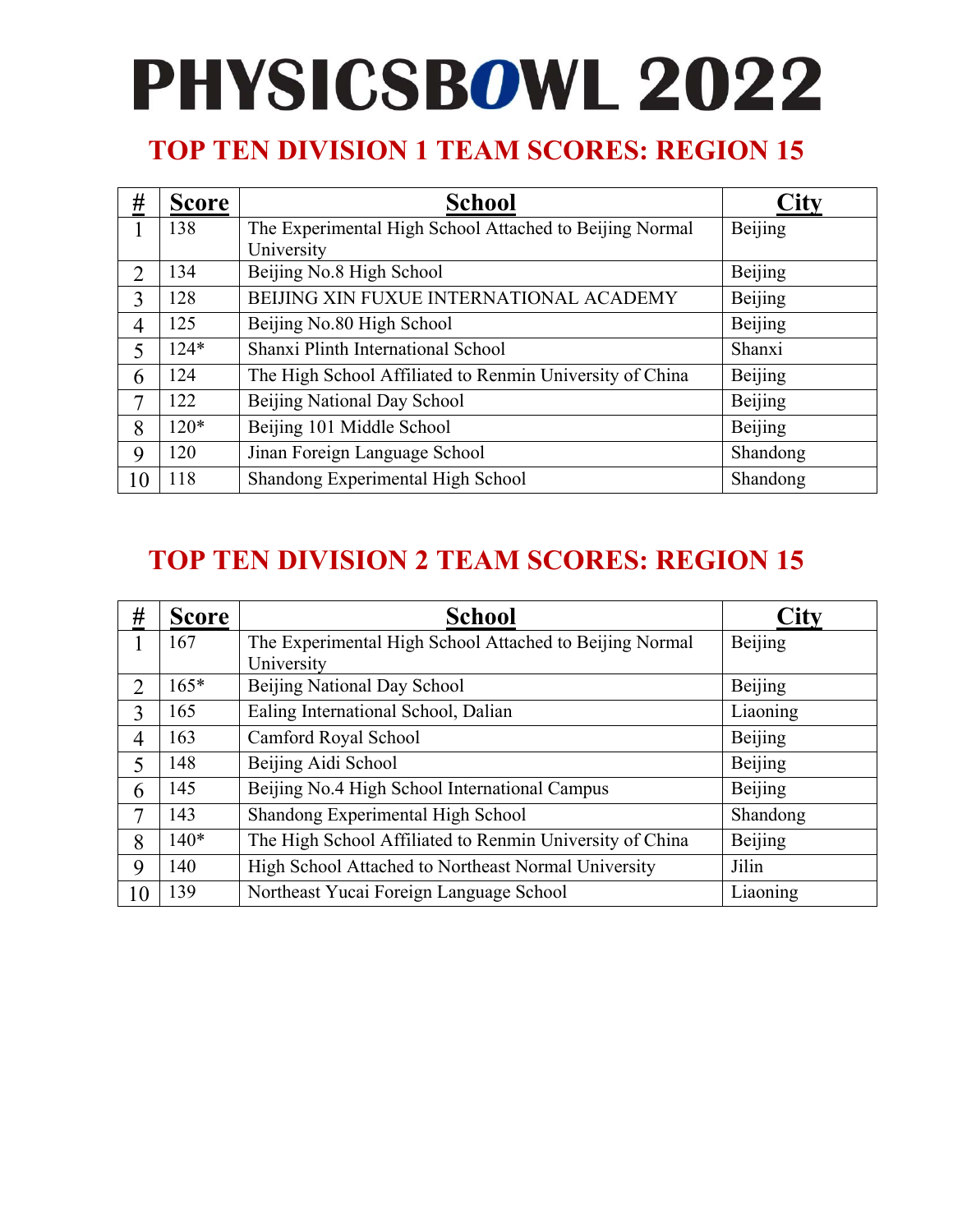### **TOP TEN DIVISION 1 TEAM SCORES: REGION 16**

| #             | <b>Score</b> | <b>School</b>                                              | <b>City</b> |
|---------------|--------------|------------------------------------------------------------|-------------|
|               | 149          | Guangzhou Foreign Language School                          | Guangdong   |
| $\mathcal{D}$ | 130          | Guangdong Country Garden School Huizhou                    | Guangdong   |
| $\mathbf{3}$  | 129          | Guangdong Country Garden School                            | Guangdong   |
| 4             | $121*$       | Shenzhen Middle School                                     | Guangdong   |
| 5             | 121          | The Affiliated International School of Shenzhen University | Guangdong   |
| 6             | 117          | Vanke Meisha Academy                                       | Guangdong   |
| 7             | 114          | Merchiston Academy, Songshan Lake                          | Guangdong   |
| 8             | 105          | <b>BASIS</b> International School Shenzhen                 | Guangdong   |
| 9             | 103          | BASIS INTERNATIONAL SCHOOL GUANGZHOU                       | Guangdong   |
| 10            | 102          | Guangdong Experimental High School                         | Guangdong   |

| #  | <b>Score</b> | <b>School</b>                                                      | <b>City</b> |
|----|--------------|--------------------------------------------------------------------|-------------|
|    | 156          | BASIS INTERNATIONAL SCHOOL GUANGZHOU                               | Guangdong   |
| 2  | 136          | Grit Academy                                                       | Guangdong   |
| 3  | 135          | Shenzhen Middle School                                             | Guangdong   |
| 4  | 134          | The Experimental School Affiliated with Zhuhai No.1 High<br>School | Guangdong   |
| 5  | 133          | Guangdong Experimental High School                                 | Guangdong   |
| 6  | 131          | Guangzhou Foreign Language School                                  | Guangdong   |
| 7  | 121          | <b>BASIS INTERNATIONAL SCHOOL PARK LANE</b><br><b>HARBOUR</b>      | Guangdong   |
| 8  | 118          | The Affiliated International School of Shenzhen University         | Guangdong   |
| 9  | 98           | The Village School                                                 | Hong Kong   |
| 10 | 96           | <b>ULC Ulink College</b>                                           | Guangdong   |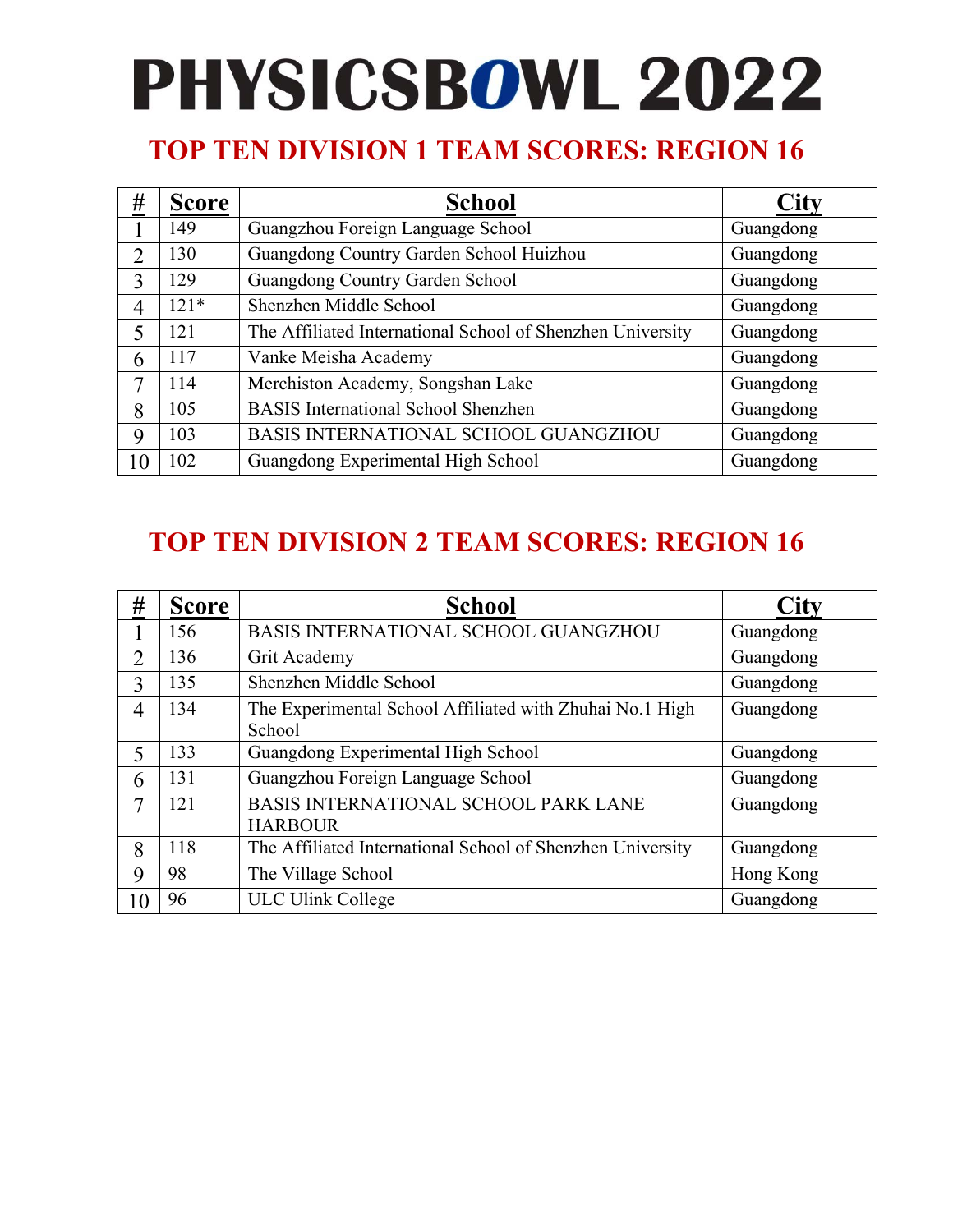### **TOP TEN DIVISION 1 TEAM SCORES: REGION 17**

| #                        | <b>Score</b> | <b>School</b>                                        | City     |
|--------------------------|--------------|------------------------------------------------------|----------|
|                          | 148          | No.2 High School of East China Normal University     | Shanghai |
| $\overline{2}$           | 147          | Guanghua Cambridge International School              | Shanghai |
| $\mathcal{E}$            | 146          | Wenzhou Semir United International School            | Zhejiang |
| 4                        | 144          | Shanghai Nanyang Model School                        | Shanghai |
| $\overline{\mathcal{L}}$ | 139          | Shanghai High School International Division          | Shanghai |
| 6                        | 137          | Shanghai Pinghe School                               | Shanghai |
| 7                        | 135          | Nanjing Jinling High School International Department | Jiangsu  |
| 8                        | 134          | Suzhou High School of Jiangsu Province               | Jiangsu  |
| 9                        | 132          | Suzhou Foreign Language School                       | Jiangsu  |
| 10                       | 131          | <b>WLSA SHANGHAI ACADEMY</b>                         | Shanghai |

| #              | <b>Score</b> | School                                                                          | City     |
|----------------|--------------|---------------------------------------------------------------------------------|----------|
|                | $171*$       | Shanghai Qibao Dwight High School                                               | Shanghai |
| $\overline{2}$ | 171          | Suzhou High School of Jiangsu Province                                          | Jiangsu  |
| 3              | 167          | <b>WLSA SHANGHAI ACADEMY</b>                                                    | Shanghai |
| 4              | 166          | Nanjing Jinling High School International Department                            | Jiangsu  |
| 5              | 165          | Nanjing Foreign Language School International Division                          | Jiangsu  |
| 6              | 163          | SHANGHAI GUANGHUA QIDI COLLEGE                                                  | Shanghai |
| 7              | $162*$       | Shanghai World Foreign Language Academy                                         | Shanghai |
| 8              | 162          | High School Affiliated To Nanjing Normal University<br>international Department | Jiangsu  |
| 9              | 159          | Home school(Shanghai)                                                           | Shanghai |
| 10             | 158          | Shanghai Foreign Language School Affiliated to SISU                             | Shanghai |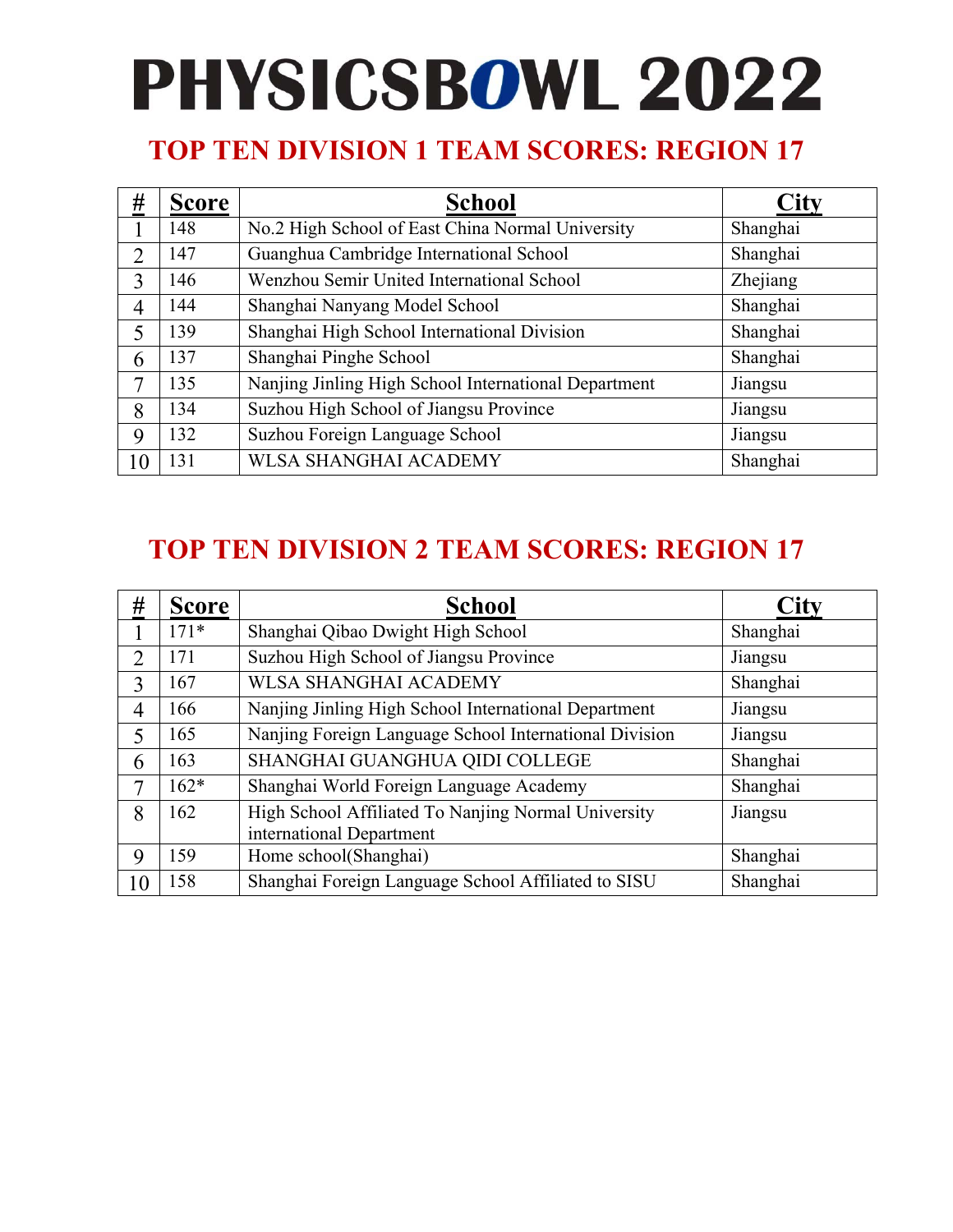### **TOP TEN DIVISION 1 TEAM SCORES: REGION 18**

| <u>#</u>      | <b>Score</b> | <b>School</b>                                                         |         |
|---------------|--------------|-----------------------------------------------------------------------|---------|
|               | 135          | Zhengzhou Foreign Language School                                     | Henan   |
| $\mathcal{D}$ | 116          | International Department of The High School Attached to<br><b>HNU</b> | Hunan   |
| 3             | 107          | Hefei No.6 High School                                                | Anhui   |
| 4             | 105          | Jiangxi University of Technology High School                          | Jiangxi |
| 5             | 101          | <b>TEENSEN GENESIS SCHOOL</b>                                         | Jiangxi |
| 6             | 98           | Hefei No.1 High School                                                | Anhui   |
| 7             | 95*          | International Department of Hefei 168 High School                     | Anhui   |
| 8             | 95           | Wuhan No.6 High School                                                | Hubei   |
| 9             | 94           | Hefei Thomas School                                                   | Anhui   |
| 10            | 86           | No.1 Middle School of Zhengzhou                                       | Henan   |

| #  | <b>Score</b> | <b>School</b>                                            | City    |
|----|--------------|----------------------------------------------------------|---------|
|    | 124          | Hefei No.8 High School                                   | Anhui   |
| 2  | 113          | Hefei No.1 High School                                   | Anhui   |
| 3  | 96           | Zhengzhou Foreign Language School                        | Henan   |
| 4  | 95           | Anglo-Wuchang Experimental School International Division | Hubei   |
| 5  | 86           | Jiangxi University of Technology High School             | Jiangxi |
| 6  | 83           | HeFei University of Technology, A-Level Center           | Anhui   |
| 7  | 77           | Hefei No.6 High School                                   | Anhui   |
| 8  | 75           | International Department of The High School Attached to  | Hunan   |
|    |              | <b>HNU</b>                                               |         |
| 9  | 74           | Guangyi International Academy                            | Hunan   |
| 10 | 70           | Changsha WES Academy                                     | Hunan   |